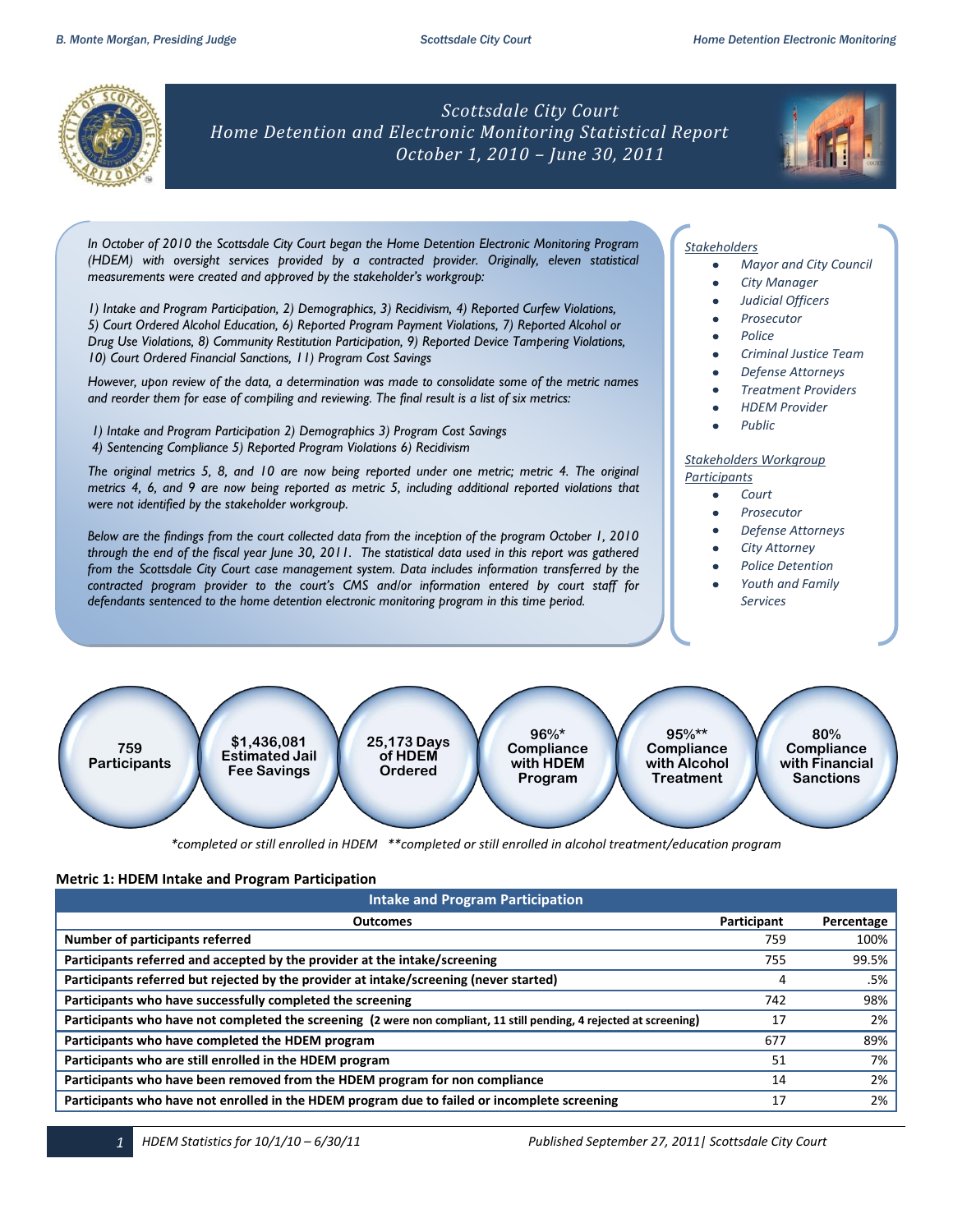# **Metric 2: Demographics (Origin, Age, Gender, Residence)**

| <b>Origin</b>                     |       |           |              |       |       |                        |       |               |                    |                   |  |
|-----------------------------------|-------|-----------|--------------|-------|-------|------------------------|-------|---------------|--------------------|-------------------|--|
| Origin                            |       | White     | <b>Black</b> |       |       | <b>Native American</b> |       | Asian         | <b>Unknown</b>     | <b>Totals</b>     |  |
| Origin of all participants        |       | 694       | 36           |       |       | 16                     |       | 9             | 4                  | 759               |  |
| Origin of male participants       |       | 440       | 25           |       |       | 11                     |       | 6             |                    | 485               |  |
| Origin of female participants     |       | 254       | 11           |       |       |                        |       | 3             |                    | 274               |  |
| <b>Age and Gender</b>             |       |           |              |       |       |                        |       |               |                    |                   |  |
|                                   | 19-29 | $30 - 39$ | 40-49        | 50-59 | 60-69 | 70-79                  | $80+$ | <b>Totals</b> | <b>Average Age</b> |                   |  |
| Age range for all participants    | 311   | 208       | 139          | 64    | 31    | 5                      |       | 759           |                    | 35.4 years of age |  |
| Age range for male participants   | 187   | 147       | 86           | 36    | 25    | 3                      |       | 485           | 35.8 years of age  |                   |  |
| Age range for female participants | 124   | 61        | 53           | 28    | 6     | ว                      |       | 274           |                    | 34.7 years of age |  |

## **Age, Gender, Origin**

|                                  | Of the 759 Participants |                             | Of the 485 Male Participants |                               | Of the 274 Female Participants |                                     |
|----------------------------------|-------------------------|-----------------------------|------------------------------|-------------------------------|--------------------------------|-------------------------------------|
| Age of                           |                         | The % of Total Participants |                              | The % of Male Participants in |                                | The % of Female Participants in Age |
| Participants                     | Total                   | in Age Range                | Male                         | Age Range                     | Female                         | Range                               |
| 19-29                            | 311                     | 41.0%                       | 187                          | 38.5%                         | 124                            | 45.3%                               |
| 30-39                            | 208                     | 27.4%                       | 147                          | 30.3%                         | 61                             | 22.3%                               |
| 40-49                            | 139                     | 18.3%                       | 86                           | 17.7%                         | 53                             | 19.3%                               |
| 50-59                            | 64                      | 8.4%                        | 36                           | 7.4%                          | 28                             | 10.2%                               |
| 60-69                            | 31                      | 4.1%                        | 25                           | 5.2%                          | 6                              | 2.2%                                |
| 70-79                            | 5                       | 0.7%                        | 3                            | 0.6%                          | $\overline{2}$                 | 0.7%                                |
| $80 +$                           | $\mathbf{1}$            | 0.1%                        | $\mathbf{1}$                 | 0.3%                          | $\mathbf 0$                    | 0.0%                                |
| Number of<br><b>Participants</b> | 759                     | 100.00%                     | 485                          | 100.00%                       | 274                            | 100.00%                             |
| Origin of                        | <b>Total</b>            | % Total Participants        | Male                         | % of Male Participants        | Female                         | % of Female Participants            |
|                                  |                         |                             |                              |                               |                                |                                     |
| Participants                     |                         | In Origin                   |                              | in Origin                     |                                | in Origin                           |
| White                            | 694                     | 91.5%                       | 440                          | 90.7%                         | 254                            | 92.7%                               |
| <b>Black</b>                     | 36                      | 4.7%                        | 25                           | 5.2%                          | 11                             | 4.0%                                |
| Native Am./ AK                   | 16                      | 2.1%                        | 11                           | 2.3%                          | 5                              | 1.8%                                |
| <b>Native</b>                    |                         |                             |                              |                               |                                |                                     |
| Asian / Pacific<br>Islander      | 9                       | 1.2%                        | 6                            | 1.2%                          | 3                              | 1.1%                                |
| <b>Unknown</b>                   | 4                       | 0.5%                        | 3                            | 0.6%                          | 1                              | 0.4%                                |

| <b>Residence</b>              |    |      |                 |     |       |                 |   |                                  |              |
|-------------------------------|----|------|-----------------|-----|-------|-----------------|---|----------------------------------|--------------|
| <b>AZ Residents 728 - 96%</b> |    |      |                 |     |       |                 |   | Other than AZ Residents* 31 - 4% |              |
| <b>Anthem</b>                 | 3  | 0.4% | Litchfield Park | 1   | 0.1%  | Alabama         | 1 | Texas                            | 2            |
| <b>Apache Junction</b>        |    | 0.1% | Maricopa        | 2   | 0.3%  | California      | 4 | <b>Unknown</b>                   | 9            |
| Avondale                      |    | 0.1% | Mesa            | 36  | 4.9%  | Colorado        | 3 | Washington                       | $\mathbf{1}$ |
| <b>Buckeye</b>                |    | 0.1% | Paradise Valley | 7   | 1.0%  | Florida         | 2 | Wisconsin                        | 1            |
| Casa Grande                   |    | 0.1% | Peoria          | 11  | 1.5%  | <b>Illinois</b> | 2 |                                  |              |
| <b>Cave Creek</b>             | 13 | 1.8% | Phoenix         | 204 | 28.0% | Nebraska        |   |                                  |              |
| <b>Chandler</b>               | 25 | 3.4% | Pinon           |     | 0.1%  | New Mexico      |   |                                  |              |
| <b>Fort McDowell</b>          | 2  | 0.3% | Rio Verde       |     | 0.1%  | New York        |   |                                  |              |
| <b>Fountain Hills</b>         | 3  | 0.4% | Scottsdale      | 315 | 43.3% | Oregon          | 2 |                                  |              |
| Gilbert                       | 12 | 1.6% | Sun City        | 3   | 0.4%  | South Carolina  |   |                                  |              |
| Glendale                      | 24 | 3.3% | Surprise        | 4   | 0.5%  |                 |   |                                  |              |
| Goodyear                      |    | 0.1% | Tempe           | 46  | 6.3%  |                 |   |                                  |              |
| Guadalupe                     |    | 0.3% | Tolleson        | 3   | 0.4%  |                 |   |                                  |              |
| <b>Keams Canyon</b>           |    | 0.1% | Tucson          | 2   | 0.3%  |                 |   |                                  |              |
| Laveen                        | 2  | 0.3% |                 |     |       |                 |   |                                  |              |

\* All participants completed the program in Arizona. "Other than AZ Residents" refers to participants whose permanent address is listed as a state other than Arizona, or is unknown at the time of this report.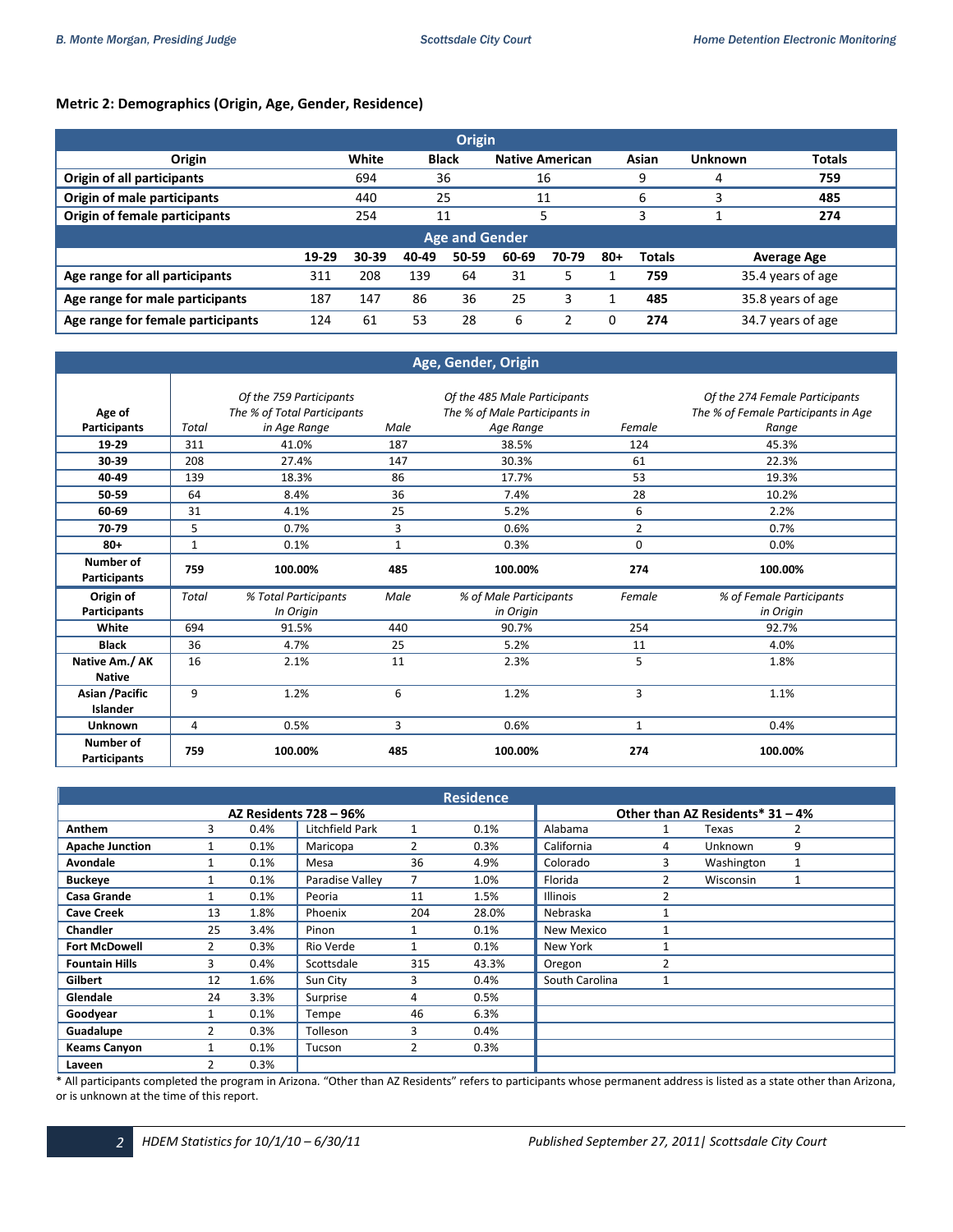# **Metric 3: Program Cost Savings**

|                   |                    |                     |    | <b>Cost Savings</b>         |                                                                        |    |                                     |                     |           |
|-------------------|--------------------|---------------------|----|-----------------------------|------------------------------------------------------------------------|----|-------------------------------------|---------------------|-----------|
|                   | Total<br>Number of | <b>Total Number</b> |    | Estimated<br>Amount of Jail | <b>Total Number</b><br>of Days<br>Suspended<br>from the<br>Program for |    | <b>Estimated Jail</b><br>Fees Added | Final               |           |
| Month /Year       | Participants       | of Days             |    | Fee Savings per             | <b>Non</b>                                                             |    | due to Failed                       | Estimated           |           |
| of Program        | Ordered            | Ordered*            |    | Days Ordered *              | Compliance**                                                           |    | Programs                            | Jail Fee Savings*** |           |
| October 2010      | 93                 | 3,296               | Ś. | 189,403                     | 41                                                                     | Ś. | 3,034                               | Ś.                  | 186,369   |
| November 2010     | 93                 | 2,699               | \$ | 189,958                     | 173                                                                    | Ś. | 8,621                               | Ś.                  | 181,337   |
| December 2010     | 83                 | 4,101               | Ś. | 224,294                     | 901                                                                    | \$ | 35,002                              | Ś.                  | 189,292   |
| January 2011      | 81                 | 3,068               | Ś. | 167,573                     | 132                                                                    |    | 5,698                               |                     | 161,875   |
| February 2011     | 87                 | 2,430               |    | 148,000                     | 163                                                                    |    | 8,436                               |                     | 139,564   |
| <b>March 2011</b> | 86                 | 2,423               | Ś. | 157,916                     | 193                                                                    | \$ | 10,767                              |                     | 147,149   |
| <b>April 2011</b> | 92                 | 2,541               | \$ | 160,321                     | 244                                                                    | \$ | 10,915                              |                     | 149,406   |
| <b>June 2011</b>  | 84                 | 2,609               | \$ | 166,204                     | 41                                                                     | \$ | 3,034                               |                     | 163,170   |
| <b>July 2011</b>  | 60                 | 2,006               | Ś. | 124,579                     | 150                                                                    | Ś. | 6,660                               |                     | 117,919   |
| <b>Totals</b>     | 759                | 25,173              |    | 1,528,248                   | 2,038                                                                  | Ś. | 92,167                              | \$                  | 1,436,081 |

\* The Total Numbers of Ordered Days were calculated by subtracting the number of days suspended for reasons other than non compliance from the total ordered days. The Estimated Amount of Jail Fee Savings per Ordered Days were calculated using the total number of ordered days multiplied by the current daily rate for inmate housing at the Maricopa County Jail. Whether or not the defendant would have been given the reduced rate for a second offense DUI charge was also considered.

\*\* Numbers are current as of September 19, 2011. These days are calculated at the time of the suspension and referred back to the month they were originally sentenced. Some of these days were suspended after the time period of 10/1/10 through 6/30/11.

 \*\*\* Final Estimated Jail Fee Savings were calculated by subtracting the *Estimated Jail Fees Added due to Failed Programs* from the *Estimated Amount of Jail Fee Savings per Days Ordered.*

## **Metric 4: Sentencing Compliance (Alcohol/Drug Treatment, Community Restitution, Financial Sanctions)**

| <b>Alcohol/Drug Treatment</b>                                                     |              |                      |  |  |  |  |  |
|-----------------------------------------------------------------------------------|--------------|----------------------|--|--|--|--|--|
| <b>Outcomes</b>                                                                   | Participants | Percentage           |  |  |  |  |  |
| <b>Court Ordered Screening*</b>                                                   |              |                      |  |  |  |  |  |
| Participants ordered to complete an Alcohol Screening at the time of sentencing   | 679          | 89% of total         |  |  |  |  |  |
| Participants who have completed the screening                                     | 643          | 95% of those ordered |  |  |  |  |  |
| Participants who have not completed the screening but are compliant               | 19           | 3% of those ordered  |  |  |  |  |  |
| Participants who have not completed the screening and are non compliant           | 17           | 2% of those ordered  |  |  |  |  |  |
| <b>Court Ordered Treatment/Education*</b>                                         |              |                      |  |  |  |  |  |
| Participants ordered to Alcohol treatment/education**                             | 683          | 90% of total         |  |  |  |  |  |
| Participants who have successfully completed ordered treatment/education          | 345          | 51% of those ordered |  |  |  |  |  |
| Participants who have not completed treatment/education program but are compliant | 300          | 44% of those ordered |  |  |  |  |  |
| Participants who have not completed the treatment/education and are non compliant | 38           | 5% of those ordered  |  |  |  |  |  |

\*Not all HDEM participants were ordered to complete the mandatory screening and required alcohol/substance abuse treatment at the time of sentencing because proof was provided to the court that those participants had completed the screening and/or treatment prior to sentencing.

\*\* 642 were ordered to Level 1 treatment/education only; 41 were ordered to Level 2 education only; and 1 was ordered to both level 1 and 2. Level 1 requires min 36 hours, max 72 hours treatment/education; Level 2 requires 16 hours education.

| <b>Community Restitution</b>                                                    |                     |                      |  |  |  |  |
|---------------------------------------------------------------------------------|---------------------|----------------------|--|--|--|--|
| <b>Outcomes</b>                                                                 | <b>Participants</b> | Percentage           |  |  |  |  |
| <b>Participants ordered to serve Community Restitution</b>                      | 145                 | 19% of total         |  |  |  |  |
| Participants who have completed Community Restitution                           | 65                  | 45% of those ordered |  |  |  |  |
| Participants who have not completed Community Restitution and are compliant     |                     | 50% of those ordered |  |  |  |  |
| Participants who have not completed Community Restitution and are non compliant |                     | 5% of those ordered  |  |  |  |  |